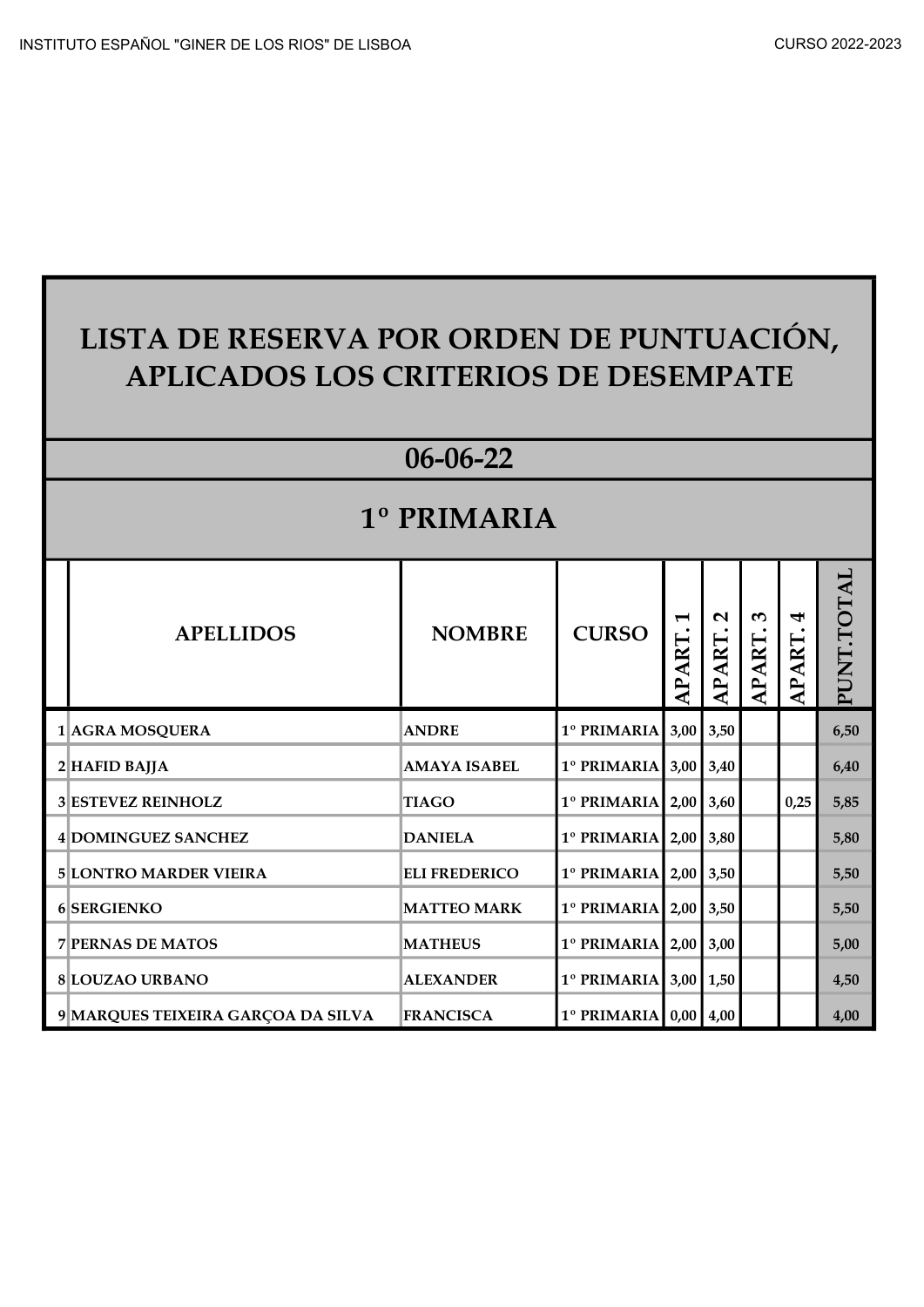| LISTA DE RESERVA POR ORDEN DE PUNTUACIÓN,<br><b>APLICADOS LOS CRITERIOS DE DESEMPATE</b> |                |              |                                                          |                                        |                             |                           |            |  |
|------------------------------------------------------------------------------------------|----------------|--------------|----------------------------------------------------------|----------------------------------------|-----------------------------|---------------------------|------------|--|
|                                                                                          | $06 - 06 - 22$ |              |                                                          |                                        |                             |                           |            |  |
|                                                                                          | 2º PRIMARIA    |              |                                                          |                                        |                             |                           |            |  |
| <b>APELLIDOS</b>                                                                         | <b>NOMBRH</b>  | <b>CURSO</b> | $\blacktriangleright$<br>ART.<br>$\overline{\mathbf{A}}$ | $\mathbf{\Omega}$<br><b>ART</b><br>AP. | $\omega$<br><b>PART.</b>    | 4<br>'ART<br>$\mathbf{P}$ | PUNT.TOTAL |  |
| <b>1 RIBEIRO GARCES</b>                                                                  | <b>IGNACIO</b> | 2º PRIMARIA  |                                                          | $3,00$ 3,00                            |                             |                           | 6,00       |  |
| 2 ORDOÑEZ CORRALES                                                                       | <b>IGNACIO</b> | 2º PRIMARIA  |                                                          |                                        | $2,00$   1,50   1,50   0,25 |                           | 5,25       |  |
| 3 PEREIRA DE ANDRADE PEREIRA DE CASTRO                                                   | <b>MARTIM</b>  | 2º PRIMARIA  |                                                          |                                        | $3,00$ 1,00 1,00            |                           | 5,00       |  |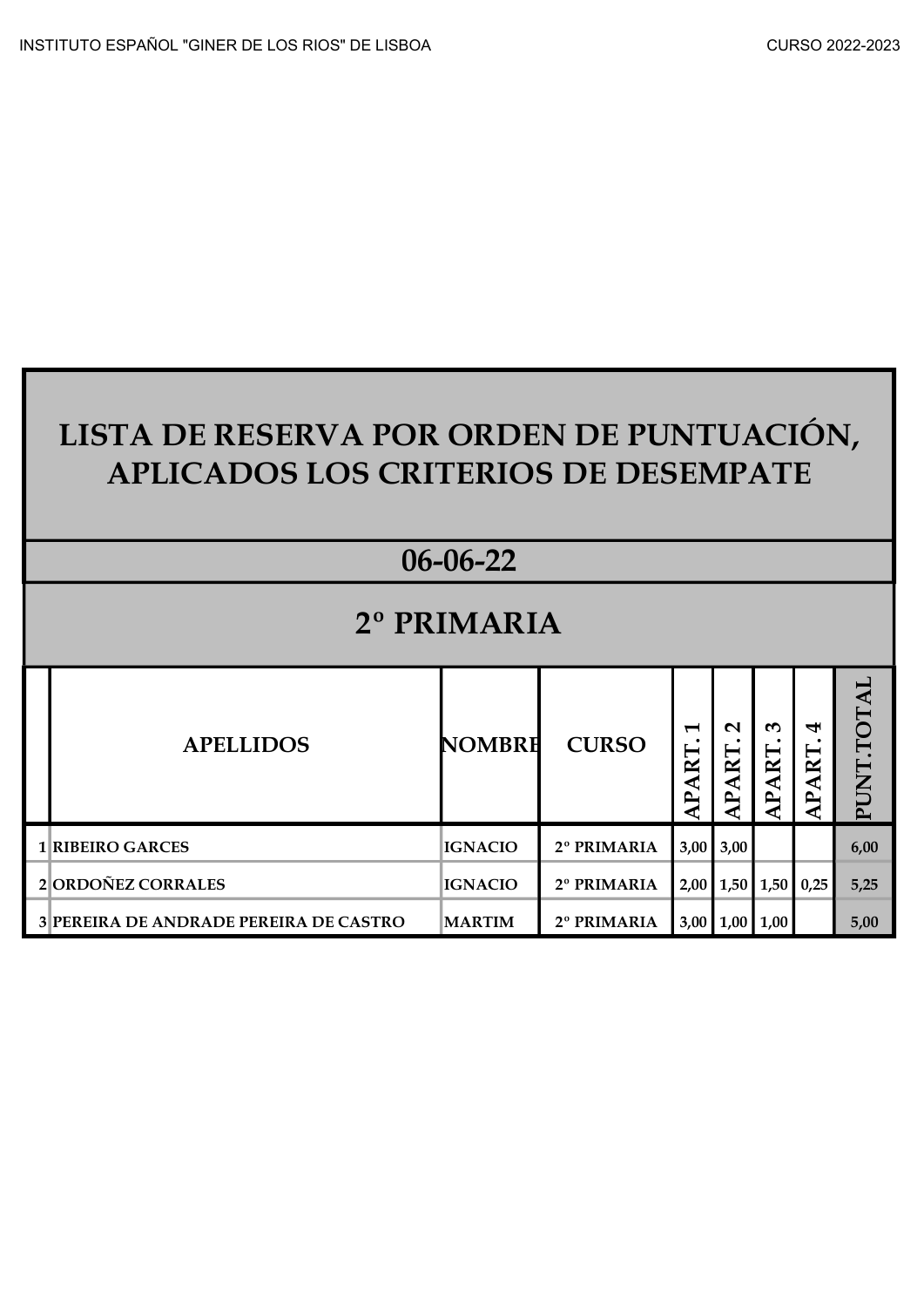| CURSO 2022-2023 |  |  |  |
|-----------------|--|--|--|
|-----------------|--|--|--|

| LISTA DE RESERVA POR ORDEN DE PUNTUACIÓN,<br><b>APLICADOS LOS CRITERIOS DE DESEMPATE</b> |                        |                  |                           |                                      |                                    |                      |                                 |            |  |  |
|------------------------------------------------------------------------------------------|------------------------|------------------|---------------------------|--------------------------------------|------------------------------------|----------------------|---------------------------------|------------|--|--|
| 06-06-22                                                                                 |                        |                  |                           |                                      |                                    |                      |                                 |            |  |  |
| 5° PRIMARIA                                                                              |                        |                  |                           |                                      |                                    |                      |                                 |            |  |  |
|                                                                                          | <b>APELLIDOS</b>       | <b>NOMBRE</b>    | <b>CURSO</b>              | $\blacktriangleright$<br>ART.<br>AP. | $\mathbf{\Omega}$<br><b>APART.</b> | $\epsilon$<br>APART. | 4<br><b>ART</b><br>$\mathbf{A}$ | PUNT.TOTAL |  |  |
|                                                                                          | 1 FERNANDEZ GRANJA     | <b>ELENA</b>     | 5° PRIMARIA               |                                      | $2,00$ 3,95                        |                      |                                 | 5,95       |  |  |
|                                                                                          | $2$ AZOCAR             | <b>ALICE</b>     | 5° PRIMARIA               |                                      | $2,00$ 3,40                        |                      |                                 | 5,40       |  |  |
|                                                                                          | <b>3 VELLO RIBEIRO</b> | <b>MANUEL</b>    | 5° PRIMARIA               |                                      | $2,00$ 3,00                        |                      | 0,25                            | 5,25       |  |  |
|                                                                                          | 4 VELLO RIBEIRO        | <b>PEDRO</b>     | 5° PRIMARIA   2,00   2,95 |                                      |                                    |                      | 0,25                            | 5,20       |  |  |
|                                                                                          | 5 SERGIENKO            | <b>LEON MARK</b> | 5° PRIMARIA   0,00   2,00 |                                      |                                    |                      |                                 | 2,00       |  |  |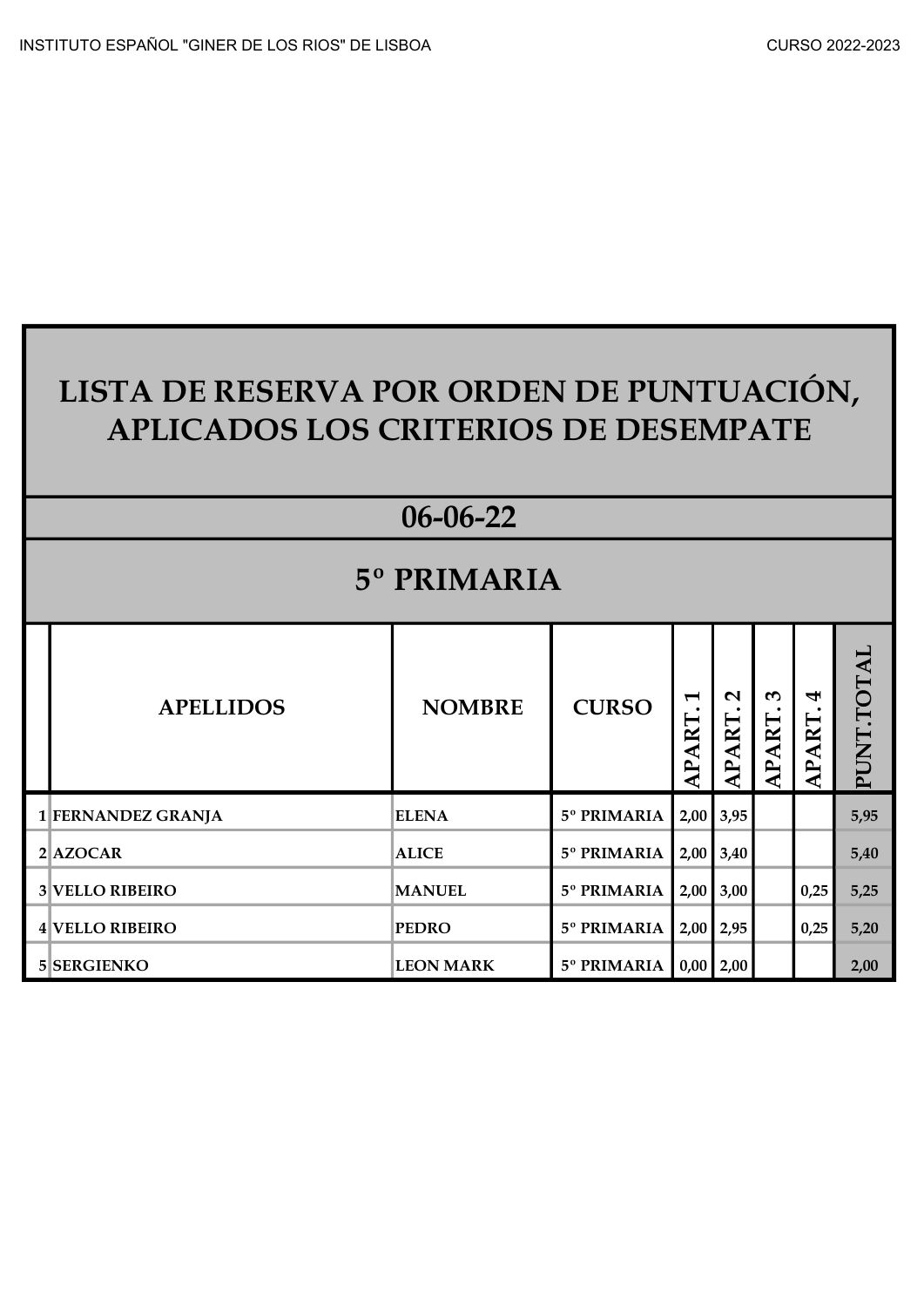| LISTA DE RESERVA POR ORDEN DE PUNTUACIÓN,   |  |
|---------------------------------------------|--|
| <b>APLICADOS LOS CRITERIOS DE DESEMPATE</b> |  |
|                                             |  |

|             |                         | $06 - 06 - 22$     |                           |                                                   |                                                 |                     |                                 |            |  |  |
|-------------|-------------------------|--------------------|---------------------------|---------------------------------------------------|-------------------------------------------------|---------------------|---------------------------------|------------|--|--|
| 6° PRIMARIA |                         |                    |                           |                                                   |                                                 |                     |                                 |            |  |  |
|             | <b>APELLIDOS</b>        | <b>NOMBRE</b>      | <b>CURSO</b>              | $\blacktriangleright$<br>$R_{\rm I}$<br><b>AP</b> | $\mathbf{\Omega}$<br>APART.                     | $\epsilon$<br>APART | 4<br><b>ART</b><br>$\mathbf{H}$ | PUNT.TOTAL |  |  |
|             | $1$ DE OJEDA CATALÁ     | <b>JUAN</b>        | 6° PRIMARIA               |                                                   | $3,00$ 4,00                                     |                     | 0,25                            | 7,25       |  |  |
|             | 2 MARTIN ALEXANDRE      | <b>ALVARO</b>      | 6° PRIMARIA               |                                                   | $3,00$   2,95                                   |                     | 0,50                            | 6,45       |  |  |
|             | 3 STOTT HOWORTH MINEIRO | <b>MARIA PILAR</b> | 6 <sup>°</sup> PRIMARIA   |                                                   | $\mid$ 2,00 $\mid$ 2,65 $\mid$ 1,50 $\mid$ 0,25 |                     |                                 | 6,40       |  |  |
|             | 4 LOPEZ LARIOS          | <b>MIGUEL</b>      | 6° PRIMARIA   3,00   3,00 |                                                   |                                                 |                     |                                 | 6,00       |  |  |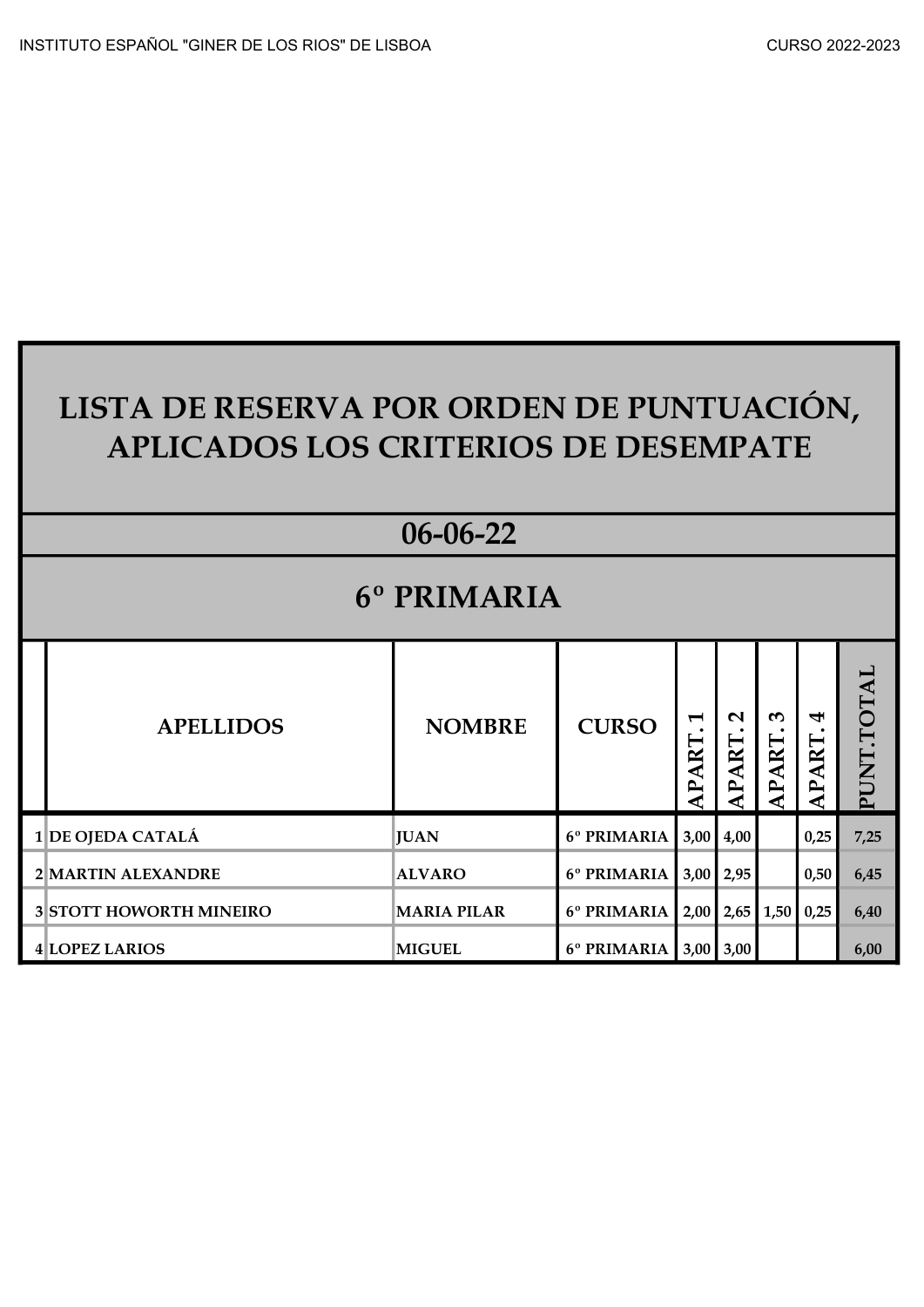|                 | LISTA DE RESERVA POR ORDEN DE PUNTUACIÓN,<br><b>APLICADOS LOS CRITERIOS DE DESEMPATE</b> |                  |                 |                                |                             |                                       |                                 |            |  |
|-----------------|------------------------------------------------------------------------------------------|------------------|-----------------|--------------------------------|-----------------------------|---------------------------------------|---------------------------------|------------|--|
|                 |                                                                                          | $06 - 06 - 22$   |                 |                                |                             |                                       |                                 |            |  |
| $2^{\circ}$ ESO |                                                                                          |                  |                 |                                |                             |                                       |                                 |            |  |
|                 | <b>APELLIDOS</b>                                                                         | <b>NOMBRE</b>    | <b>CURSO</b>    | $\blacktriangleright$<br>APART | $\mathbf{\Omega}$<br>APART. | $\boldsymbol{\omega}$<br><b>APART</b> | 4<br><b>ART</b><br>$\mathbf{P}$ | PUNT.TOTAL |  |
|                 | 1 RAMIREZ SANCHEZ FALCAO CORREIA                                                         | <b>FRANCISCO</b> | $2°$ ESO        |                                | $3,00$ $3,00$               |                                       | 0,25                            | 6,25       |  |
|                 | 2 GUTIERREZ AMORIM MACHADO E MOURA                                                       | <b>RICARDO</b>   | $2^{\circ}$ ESO |                                | $2,50$ 3,56                 |                                       |                                 | 6,06       |  |
|                 | <b>3 SERRANO GARCIA</b>                                                                  | <b>JOAQUIN</b>   | $2°$ ESO        |                                | $3,00$ $2,00$ $1,00$        |                                       |                                 | 6,00       |  |
|                 | <b>4 GRANADO ARCE</b>                                                                    | <b>JIMENA</b>    | $2^{\circ}$ ESO |                                | $3,00$   2,62               |                                       | 0,25                            | 5,87       |  |
|                 | <b>5 BRANCO DIAZ RAMOS</b>                                                               | <b>MATIAS</b>    | $2^{\circ}$ ESO |                                | $3,00$ 2,00                 |                                       |                                 | 5,00       |  |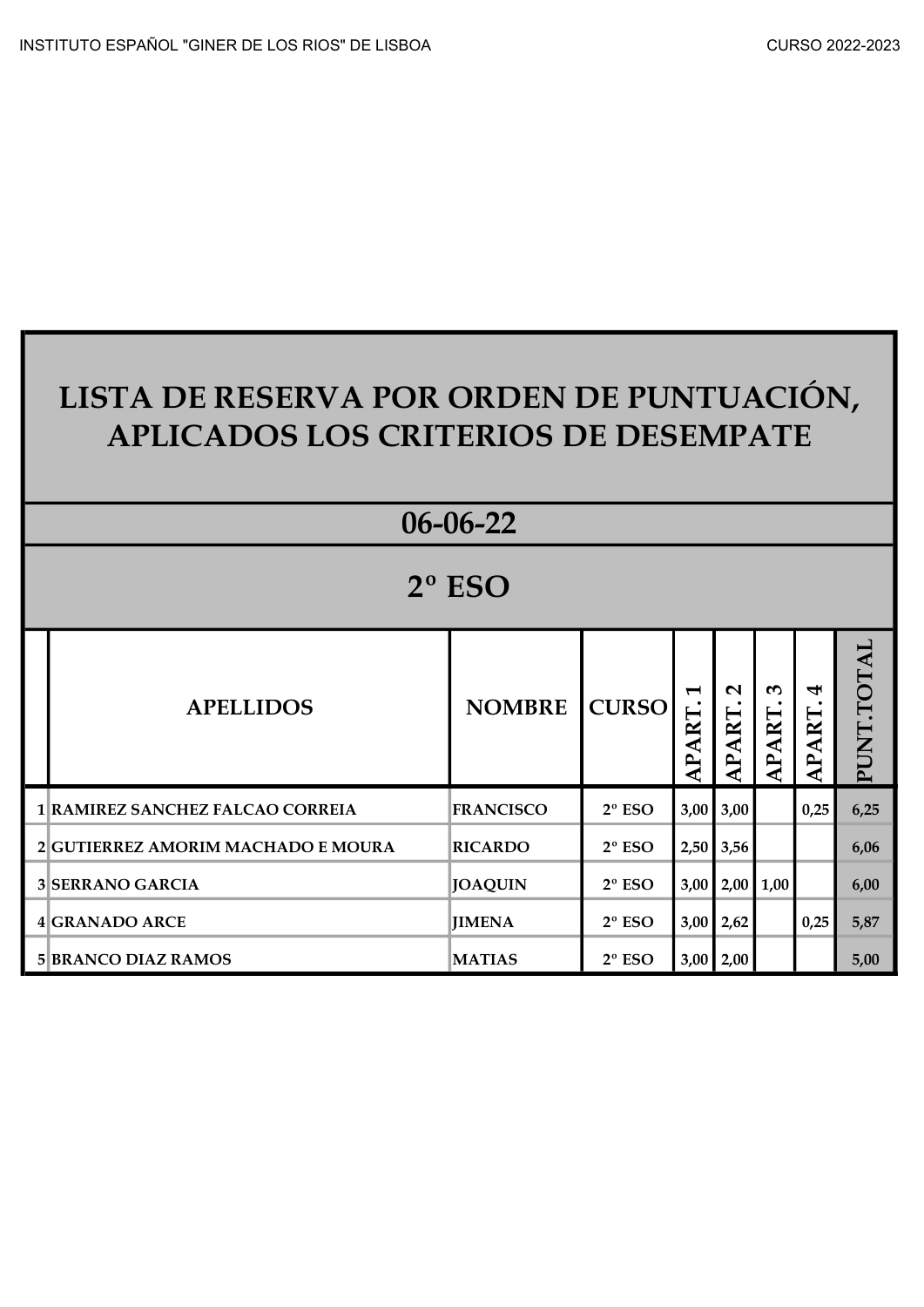| CURSO 2022-2023 |  |  |  |
|-----------------|--|--|--|
|-----------------|--|--|--|

## LISTA DE RESERVA POR ORDEN DE PUNTUACIÓN, APLICADOS LOS CRITERIOS DE DESEMPATE

## 06-06-22

## 1º BACHILLERATO

| <b>APELLIDOS</b>      | <b>NOMBRE</b>          | <b>CURSO</b> | $\blacktriangleright$<br>⊨<br>≃<br>₹<br>$\mathbf{r}$ | $\mathbf{\Omega}$<br>APART | $\omega$<br>ART<br>⊢ | 4<br><b>ART</b><br>$\mathbf{p}$ | $\mathbf{\overline{A}}$<br>TOT.<br><b>PUNT</b> |
|-----------------------|------------------------|--------------|------------------------------------------------------|----------------------------|----------------------|---------------------------------|------------------------------------------------|
| 1 DE OJEDA CATALÁ     | <b>ELENA</b>           | 1º BACH      |                                                      | $3,00$ 4,00                |                      | 0,25                            | 7,25                                           |
| 2 HERNANDEZ RAMIREZ   | <b>MARIA GABRIELA</b>  | 1º BACH      |                                                      | $3,00$ 4,00                |                      |                                 | 7,00                                           |
| <b>3</b> GRANADO ARCE | <b>IGNACIO</b>         | 1º BACH      |                                                      | $3,00$   2,65              |                      | 0,25                            | 5,90                                           |
| 4 NASCIMENTO AYMERICH | <b>PAULO ALEXANDRE</b> | 1º BACH      |                                                      | $3,00$   2,00              |                      |                                 | 5,00                                           |
|                       |                        |              |                                                      |                            | $2,00$ 2,46          | 0,50                            | 4,96                                           |